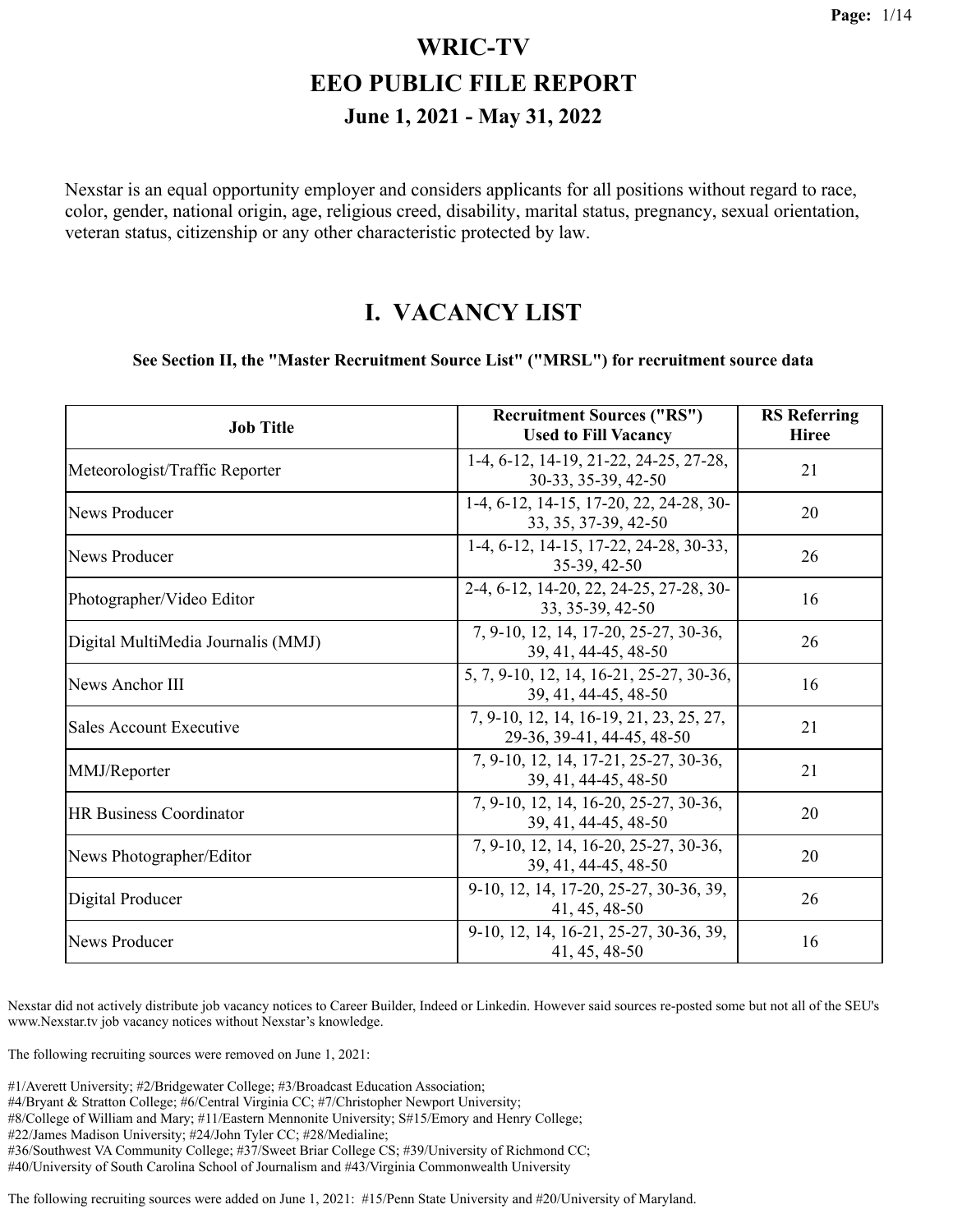Nexstar is an equal opportunity employer and considers applicants for all positions without regard to race, color, gender, national origin, age, religious creed, disability, marital status, pregnancy, sexual orientation, veteran status, citizenship or any other characteristic protected by law.

#### **I. VACANCY LIST**

#### **See Section II, the "Master Recruitment Source List" ("MRSL") for recruitment source data**

| <b>Job Title</b>                     | <b>Recruitment Sources ("RS")</b><br><b>Used to Fill Vacancy</b> | <b>RS</b> Referring<br><b>Hiree</b> |
|--------------------------------------|------------------------------------------------------------------|-------------------------------------|
| Sales Account Executive              | 9-10, 12, 14, 16-19, 25-27, 30-36, 39,<br>41, 45, 48-50          | 16                                  |
| Digital Producer                     | 9-10, 12, 14, 17-20, 25-27, 30-36, 39,<br>41, 45, 48-50          | 26                                  |
| Weekend News Anchor/Reporter         | 9-10, 12, 14, 17-19, 21, 25-27, 30-36,<br>39, 41, 45, 48-50      | 21                                  |
| Engineer I/IT Network                | 9-10, 12-14, 17, 19-20, 25, 27, 30-36,<br>39, 41, 45, 48-50      | 13                                  |
| News Anchor III                      | 9-10, 12, 14, 16-17, 19-21, 25-27, 30-<br>36, 39, 41, 45, 48-50  | 21                                  |
| Reporter MultiMedia Journalist       | 9-10, 12, 14, 17, 19-20, 25-27, 30-36,<br>39, 41, 45, 48-50      | 26                                  |
| Digital Producer                     | 9-10, 12, 14, 16-17, 19-20, 25-27, 30-<br>35, 39, 41, 45, 48-50  | 26                                  |
| Multimedia Journalist/Reporter       | 9-10, 12, 14, 17, 19-21, 25-27, 30-35,<br>39, 41, 45, 48-50      | 21                                  |
| Traffic Coordinator                  | 9-10, 12, 14, 16-17, 19, 25, 27, 30-35,<br>39, 41, 45, 48-50     | 16                                  |
| <b>Account Executive</b>             | 9-10, 12, 14, 17, 19-20, 25-27, 30-36,<br>39, 41, 45, 48-50      | 26                                  |
| <b>Digital Distribution Producer</b> | 9-10, 12, 14, 16-17, 19, 25-27, 30-36,<br>39, 41, 45, 48-50      | 26                                  |
| Associate Sales Account Executive    | 9-10, 12, 14, 17, 19, 25-27, 30-35, 39,<br>41, 45, 48-50         | 26                                  |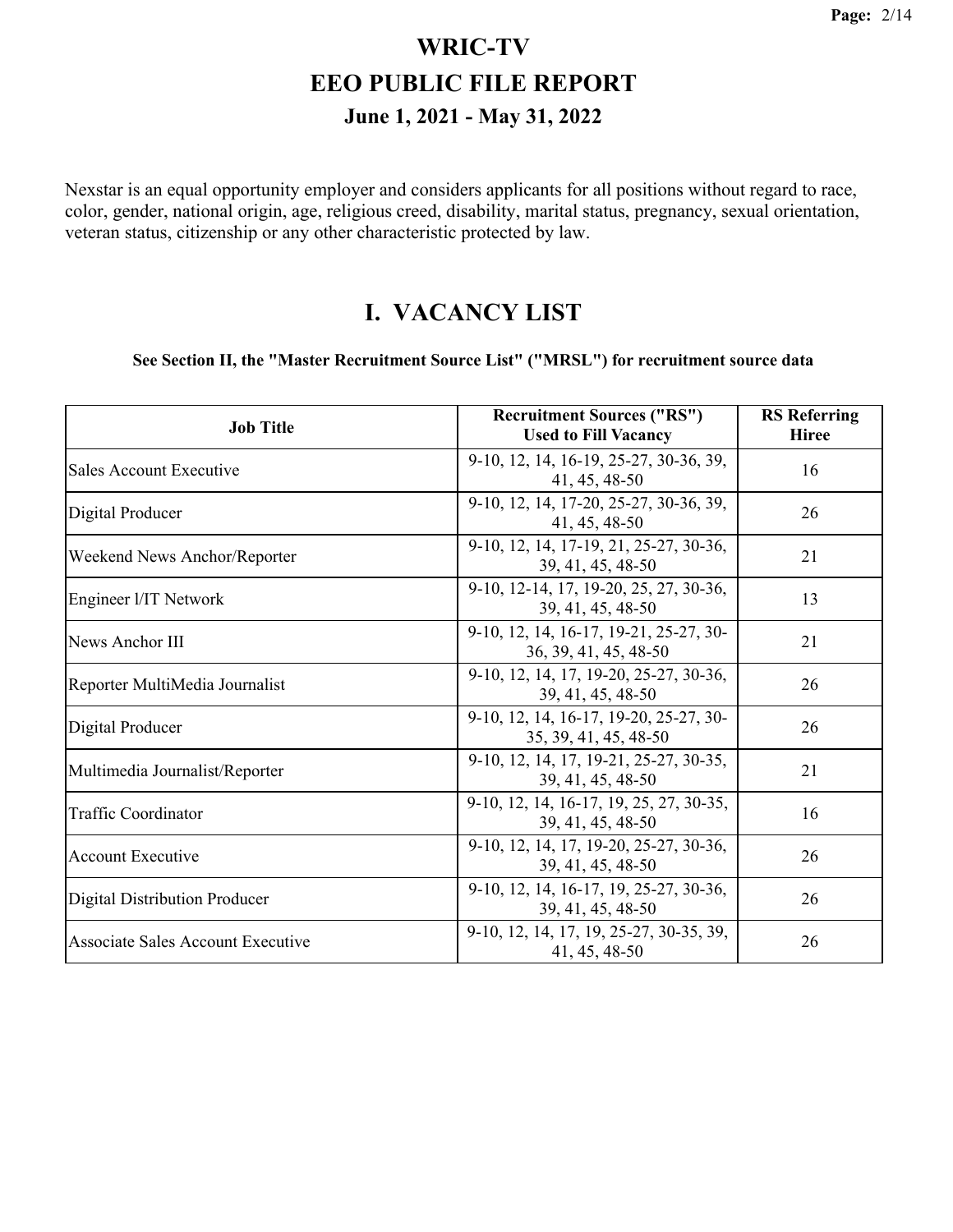Nexstar is an equal opportunity employer and considers applicants for all positions without regard to race, color, gender, national origin, age, religious creed, disability, marital status, pregnancy, sexual orientation, veteran status, citizenship or any other characteristic protected by law.

#### **I. VACANCY LIST**

#### **See Section II, the "Master Recruitment Source List" ("MRSL") for recruitment source data**

| <b>Job Title</b>                     | <b>Recruitment Sources ("RS")</b><br><b>Used to Fill Vacancy</b> | <b>RS</b> Referring<br><b>Hiree</b> |
|--------------------------------------|------------------------------------------------------------------|-------------------------------------|
| Photographer/Video Editor            | 9-10, 12, 14, 17, 19-20, 25-27, 30-35,<br>39, 45, 48-50          | 26                                  |
| Digital Producer                     | 9-10, 12, 14, 16-17, 19, 25-27, 30-35,<br>39, 45, 48-50          | 16                                  |
| Director of Sales                    | 9-10, 12, 14, 16-17, 19, 21, 25-27, 30-<br>35, 39, 45, 48-50     | 21                                  |
| Weekend Evening Anchor/Reporter      | 9-10, 12, 14, 17, 19, 21, 25-26, 30-36,<br>39, 41, 45, 48-50     | 21                                  |
| <b>Assistant News Director</b>       | 9-10, 12, 14, 16-17, 19-21, 25-26, 30-<br>36, 39, 41, 45, 48-50  | 21                                  |
| Videographer/Video Editor            | 9-10, 12, 14, 17, 19-21, 25-26, 30-36,<br>39, 41, 45, 48-50      | 20                                  |
| News Producer                        | 9-10, 12, 14, 17, 19, 25-26, 30-36, 39,<br>41, 45, 48-50         | 26                                  |
| <b>Advertising Account Executive</b> | 9-10, 12, 14, 16-17, 19, 25-26, 30-36,<br>39, 41, 45, 48-50      | 26                                  |
| Digital Executivve Producer          | 9-10, 12, 14, 17, 19-21, 25-26, 30-36,<br>39, 41, 45, 48-50      | 21                                  |
| Senior Sales Account Executive       | 5, 9-10, 12, 14, 16-17, 19, 25-26, 30-<br>36, 39, 41, 45, 48-50  | 16                                  |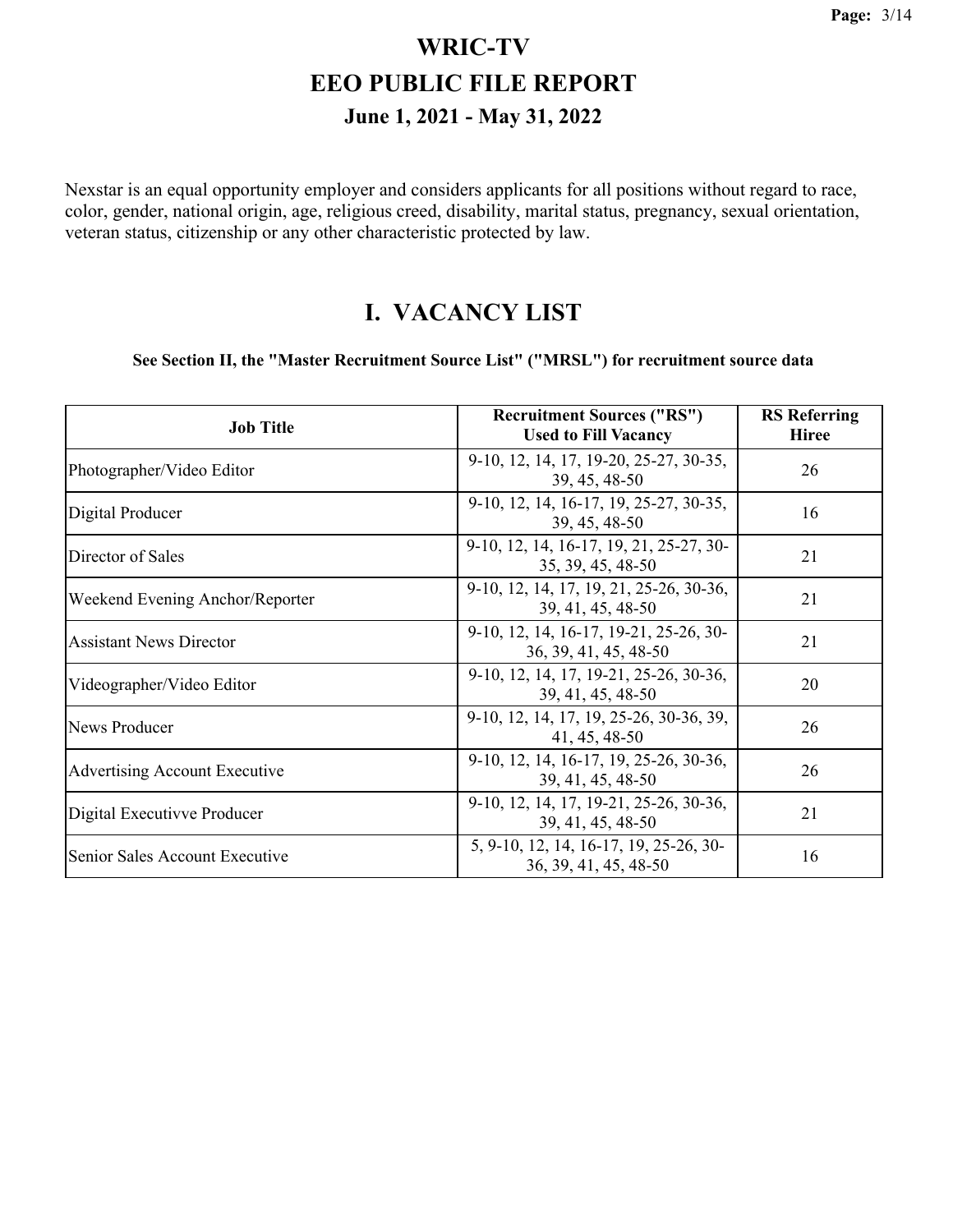| <b>RS</b><br><b>Number</b> | <b>RS</b> Information                                                                                                                                                                                                      | <b>Source Entitled</b><br>to Vacancy<br><b>Notification?</b><br>(Yes/No) | <b>No. of Interviewees</b><br><b>Referred by RS</b><br>Over<br><b>Reporting Period</b> |
|----------------------------|----------------------------------------------------------------------------------------------------------------------------------------------------------------------------------------------------------------------------|--------------------------------------------------------------------------|----------------------------------------------------------------------------------------|
| 1                          | <b>Averett University</b><br>420 West Main Street<br>Danville, Virginia 24541<br>Phone: 434-791-5629<br>Email: tyancey@averett.edu<br>Tia Yancy                                                                            | N                                                                        | $\boldsymbol{0}$                                                                       |
| $\overline{2}$             | <b>Bridgewater College</b><br>402 East College Street<br>Bridgewater, Virginia 22812<br>Phone: 540-828-5333<br>Email: stalbott@bridgewater.edu<br>Sherry P. Talbott                                                        | N                                                                        | $\boldsymbol{0}$                                                                       |
| 3                          | <b>Broadcast Education Association</b><br>1771 N Street, NW<br>Washington, District of Columbia 20036-2891<br>Phone: 202-602-0584<br><b>Heather Birks</b><br><b>Manual Posting</b>                                         | N                                                                        | $\boldsymbol{0}$                                                                       |
| 4                          | Bryant & Stratton College<br>8141 Hull Street Road<br>North Chestervield, Virginia<br>Phone: 804-745-2444<br>Email: jrkochheiser@bryantstratton.edu<br>Jill Kochheiser                                                     | N                                                                        | $\boldsymbol{0}$                                                                       |
| 5                          | CareerBuilder.com                                                                                                                                                                                                          | N                                                                        | $\overline{2}$                                                                         |
| 6                          | Central Virginia Community College<br>3506 Wards Road<br>Lynchburg, Virginia 24502-2498<br>Phone: 434-832-7689<br>Url: https://www.collegecentral.com/cvcc/<br>Email: jarretts@centralvirginia.edu<br>Sarah S. Jarrett, MS | N                                                                        | 0                                                                                      |
| $\overline{7}$             | <b>Christopher Newport University</b><br>Center for Career Planning 1 Avenue of the Arts<br>Newport News, Virginia 23606<br>Phone: 757-594-7000<br>Email: monica.nolan@cnu.edu<br>Monica Hill                              | N                                                                        | $\boldsymbol{0}$                                                                       |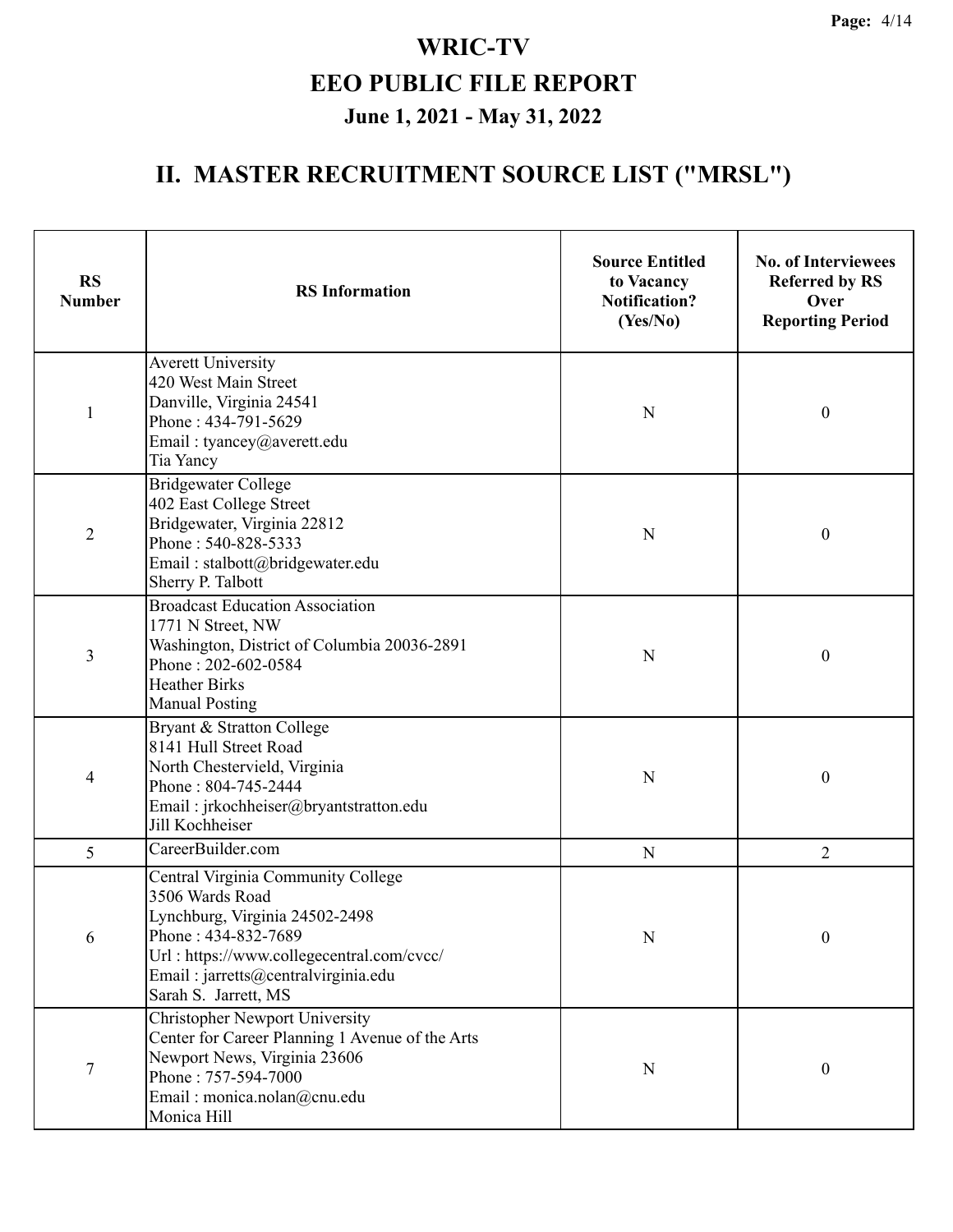| <b>RS</b><br><b>Number</b> | <b>RS</b> Information                                                                                                                                                                              | <b>Source Entitled</b><br>to Vacancy<br><b>Notification?</b><br>(Yes/No) | <b>No. of Interviewees</b><br><b>Referred by RS</b><br>Over<br><b>Reporting Period</b> |  |
|----------------------------|----------------------------------------------------------------------------------------------------------------------------------------------------------------------------------------------------|--------------------------------------------------------------------------|----------------------------------------------------------------------------------------|--|
| $8\,$                      | College of William and Mary<br>180 Stadium Drive<br>Williamsburg, Virginia 23185<br>Phone: 757-221-4000<br>Email: clmcquillan@wm.edu<br>Cristen McQuillan                                          | N                                                                        | $\boldsymbol{0}$                                                                       |  |
| 9                          | Crater Regional Workforce Center<br>22 West Washington Street<br>Petersburg, Virginia 23803<br>Phone: 804-309-1315<br>Url: www.workplace.org<br>Email: rfoster@workplace.org<br><b>Ruby Foster</b> | N                                                                        | $\boldsymbol{0}$                                                                       |  |
| 10                         | Dept. of Rehabilitative Services<br>11201 Jimmy Ridge Drive<br>N Chesterfield, Virginia 23236<br>Phone: 804-662-7706<br>Email: william.seaton@dars.virginia.gov<br>William Seaton                  | N                                                                        | $\boldsymbol{0}$                                                                       |  |
| 11                         | Eastern Mennonite University<br>1200 Park Road<br>Harrisonburg, Virginia 22802<br>Phone: 540-432-4260<br>Email: careerservices@emu.edu<br>Kimberly Phillips                                        | N                                                                        | $\boldsymbol{0}$                                                                       |  |
| 12                         | <b>ECPI</b><br>4305 Cox Road<br>Glen Allen, Virginia 23060<br>Phone: 804-934-0100<br>Url: www.nexstar.tv<br>Email: sstone@ecpi.edu<br>Sara Stone                                                   | N                                                                        | $\boldsymbol{0}$                                                                       |  |
| 13                         | <b>Educational Institution</b>                                                                                                                                                                     | ${\bf N}$                                                                | $\overline{3}$                                                                         |  |
| 14                         | Elon University School of Communications<br>100 Campus Drive<br>Elon, North Carolina 27244<br>Phone: 336-278-6500<br>Email: sbourland@elon.edu<br>Stephanie Bourland                               | ${\bf N}$                                                                | $\boldsymbol{0}$                                                                       |  |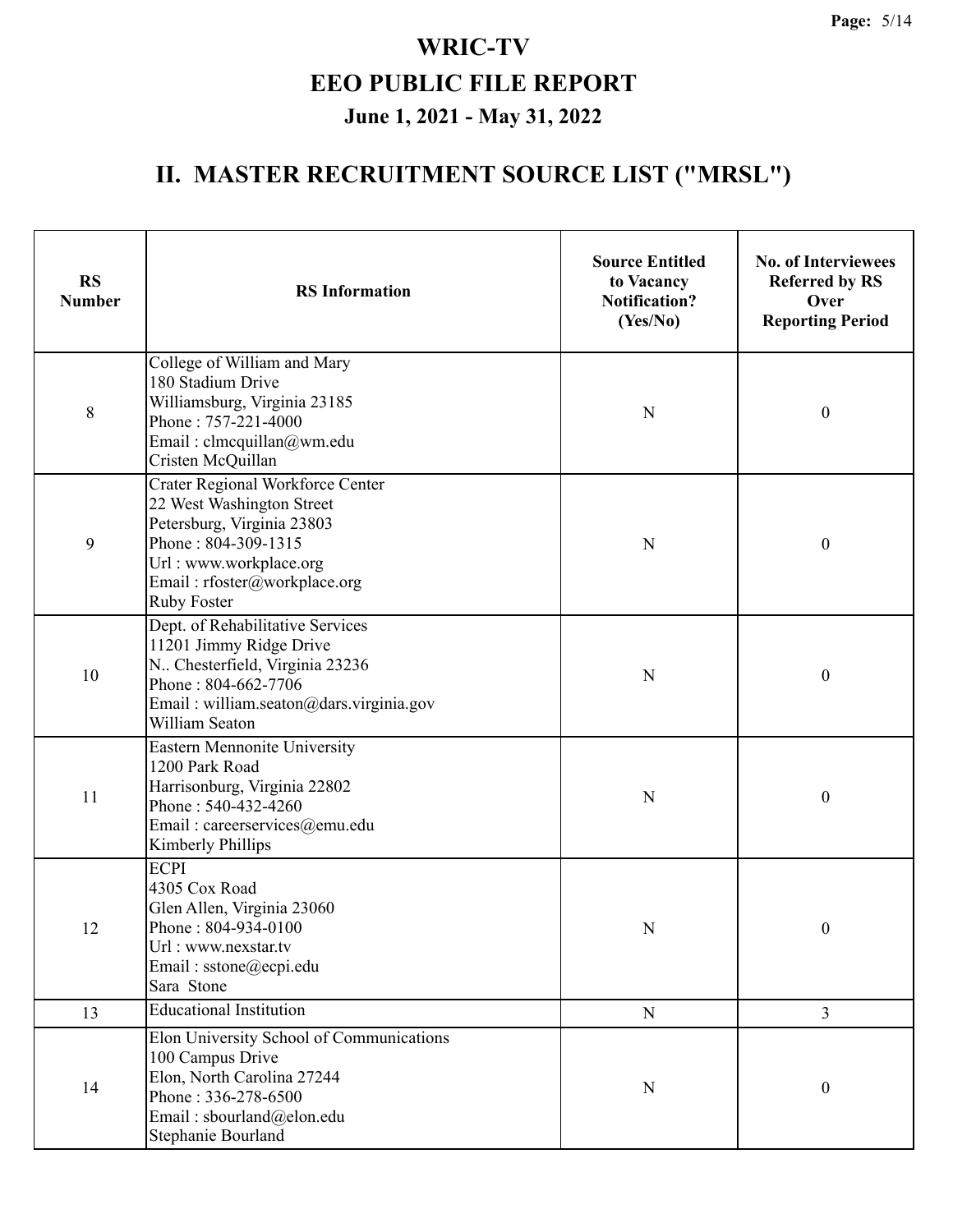| <b>RS</b><br><b>Number</b> | <b>RS</b> Information                                                                                                                                                                                      | <b>Source Entitled</b><br>to Vacancy<br><b>Notification?</b><br>(Yes/No) | <b>No. of Interviewees</b><br><b>Referred by RS</b><br>Over<br><b>Reporting Period</b> |
|----------------------------|------------------------------------------------------------------------------------------------------------------------------------------------------------------------------------------------------------|--------------------------------------------------------------------------|----------------------------------------------------------------------------------------|
| 15                         | Emory and Henry College<br>P.O. Box 947-One Garnand Drive<br>Emory, Virginia 24327<br>Phone: 276-944-6208<br>Email: tdkeller@ehc.edu<br>Teresa Keller                                                      | $\mathbf N$                                                              | $\boldsymbol{0}$                                                                       |
| 16                         | Employee Referral                                                                                                                                                                                          | ${\bf N}$                                                                | 25                                                                                     |
| 17                         | <b>Employment Readiness</b><br>1231 Mahone Avenue Bldg. 9023<br>Fort Lee, Virginia<br>Phone: 804-734-7738<br>Email: katerina.thornton.cpr@mail.mil<br>Katerina Thornton                                    | $\mathbf N$                                                              | $\boldsymbol{0}$                                                                       |
| 18                         | Hampton University Scripps Howard School of Journalism<br>and Communication<br>546 Queen Street<br>Hampton, Virginia 23668<br>Phone: 7572225250<br>Email: hroffice@hamptonu.edu<br>Rickki Thomas           | N                                                                        | $\boldsymbol{0}$                                                                       |
| 19                         | Howard University School of Communication<br>525 Bryant Street NW #107C<br>Washington, District of Columbia 20059<br>Phone: 202-238-2566<br>Email: cdudley@howard.edu<br>Carol Dudley                      | N                                                                        | $\boldsymbol{0}$                                                                       |
| 20                         | Indeed.com                                                                                                                                                                                                 | $\mathbf N$                                                              | 47                                                                                     |
| 21                         | <b>Internal Promotion</b>                                                                                                                                                                                  | N                                                                        | 24                                                                                     |
| $22\,$                     | James Madison University<br>School of Media Arts and Design Harrison Hall 0260-<br><b>MSC2104</b><br>Harrisonburg, Virginia 22807<br>Phone: 540-568-6211<br>Email: anderssd@jmu.edu<br>Dr. Steven Anderson | $\mathbf N$                                                              | $\boldsymbol{0}$                                                                       |
| 23                         | Job/Bulletin Board                                                                                                                                                                                         | ${\bf N}$                                                                | $\mathbf{1}$                                                                           |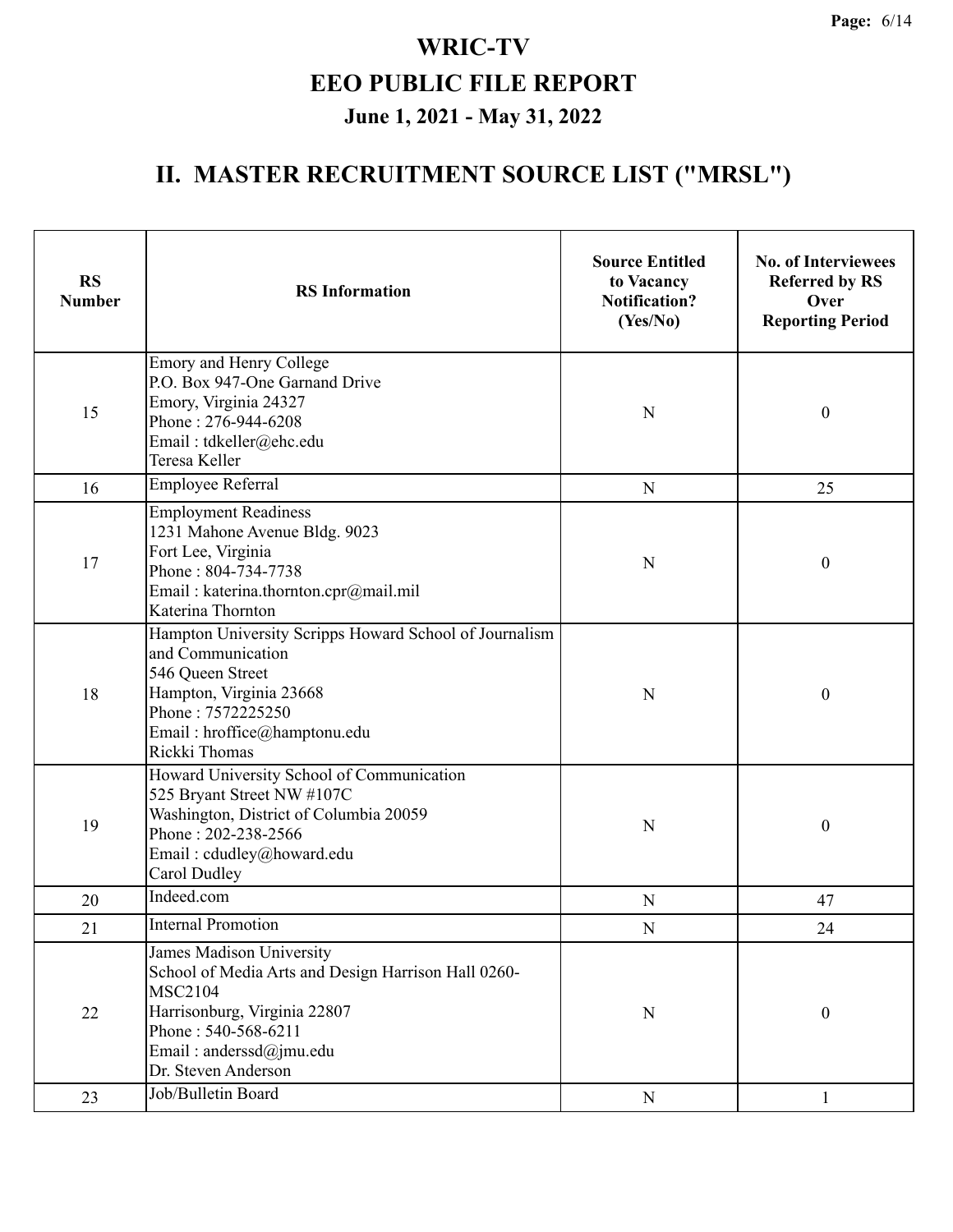| <b>RS</b><br><b>Number</b> | <b>RS</b> Information                                                                                                                                                                                           | <b>Source Entitled</b><br>to Vacancy<br><b>Notification?</b><br>(Yes/No) | <b>No. of Interviewees</b><br><b>Referred by RS</b><br>Over<br><b>Reporting Period</b> |
|----------------------------|-----------------------------------------------------------------------------------------------------------------------------------------------------------------------------------------------------------------|--------------------------------------------------------------------------|----------------------------------------------------------------------------------------|
| 24                         | John Tyler Community College<br>Moyar Hall, Room M107F 13101 Jefferson Davis<br>Highway<br>Chester, Virginia 23831<br>Phone: 804-594-1417<br>Url: www.jtcc.edu<br>Email: cwatts@jtcc.edu<br><b>Cherie Watts</b> | $\mathbf N$                                                              | $\boldsymbol{0}$                                                                       |
| 25                         | <b>Liberty University Career Center</b><br>1971 University Blvd.<br>Lynchburg, Virginia 24502<br>Phone: 434-592-5588<br>Url: http://liberty.edu<br>Email: sbgresumes@sbgtv.com<br>Kayla Bailey                  | $\mathbf N$                                                              | $\boldsymbol{0}$                                                                       |
| 26                         | Linked In                                                                                                                                                                                                       | $\mathbf N$                                                              | 78                                                                                     |
| 27                         | Longwood University<br>201 High Street, Lancaster Hall G08A<br>Farmville, Virginia 23909<br>Phone: 434-395-2063<br>Email: millermp@longwood.edu<br>Megan Miller                                                 | $\mathbf N$                                                              | $\boldsymbol{0}$                                                                       |
| 28                         | Medialine<br>2515 Sparrow Crest Drive<br>Katy, Texas 77494<br>Phone: 913-217-0565<br>Url: www.medialine.com<br>Rick EEO Contact<br><b>Manual Posting</b>                                                        | N                                                                        | $\boldsymbol{0}$                                                                       |
| 29                         | mediarecruiter.com<br>9457 S University Blvd. #303<br>Highlands Ranch, Colorado 80125<br>Phone: 303-400-5150<br>Url: www.mediarecruiter.com<br>Art Scott<br><b>Manual Posting</b>                               | N                                                                        | $\boldsymbol{0}$                                                                       |
| 30                         | Metropolitan Business League<br>701 E. Main Street, Suite 1615<br>Richmond, Virginia 23219<br>Phone: 804-649-7473<br>Email: $info@$ thembl.org<br>Sharon Dabney-Wooldrige                                       | N                                                                        | $\boldsymbol{0}$                                                                       |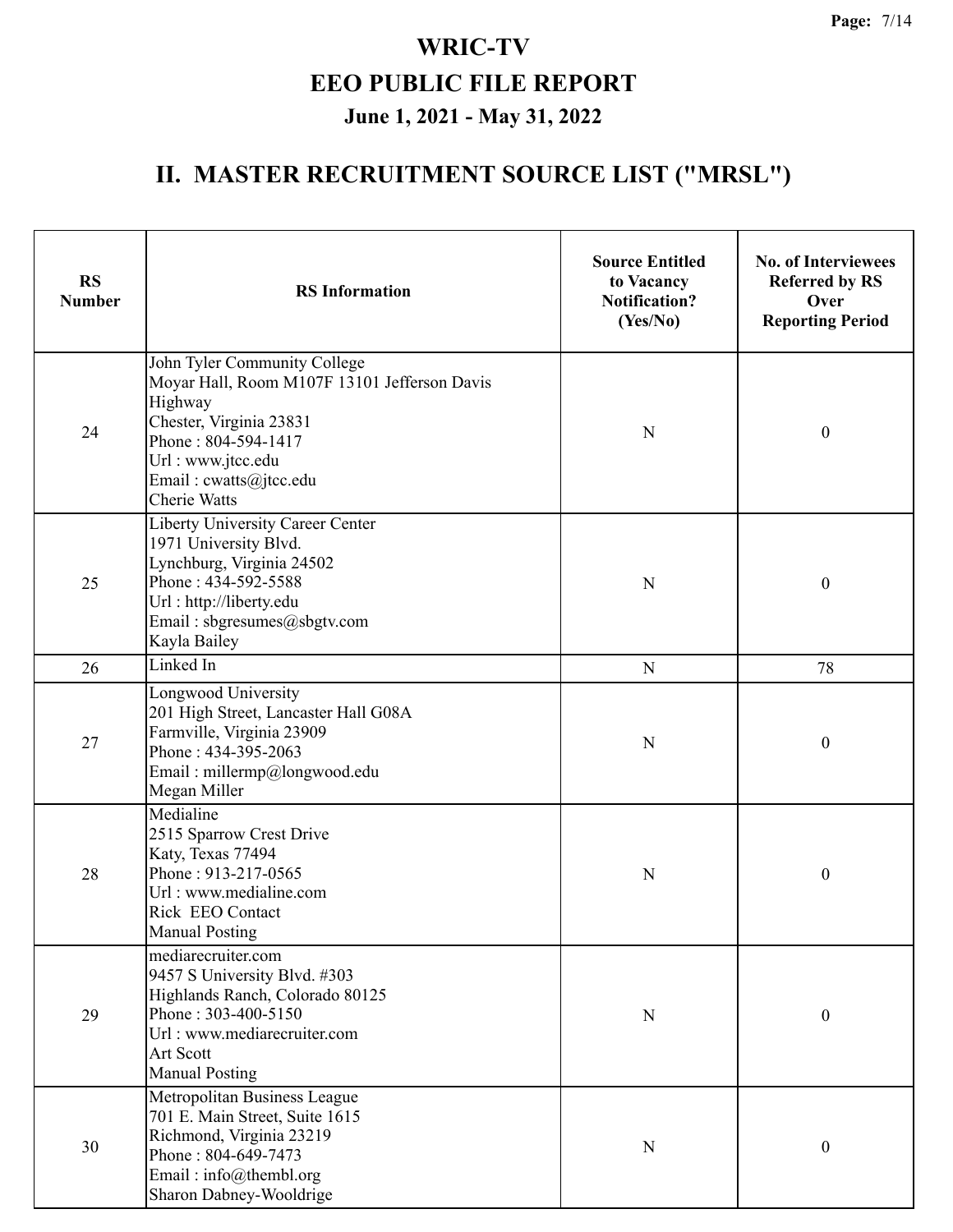| <b>RS</b><br><b>Number</b> | <b>Source Entitled</b><br>to Vacancy<br><b>RS</b> Information<br><b>Notification?</b><br>(Yes/No)                                                                                       |             | <b>No. of Interviewees</b><br><b>Referred by RS</b><br>Over<br><b>Reporting Period</b> |  |
|----------------------------|-----------------------------------------------------------------------------------------------------------------------------------------------------------------------------------------|-------------|----------------------------------------------------------------------------------------|--|
| 31                         | <b>NAACP</b><br>PO Box 25576<br>Richmond, Virginia 23260<br>Phone: 804-839-1626<br>Url: www.rvabranchnaacp@gmail.com<br>Email: rvabranchnaacp@gmail.com<br>Garrett Sawyer               | N           | $\boldsymbol{0}$                                                                       |  |
| 32                         | Nexstar Media Group, Inc.<br>545 E. John Carpenter Freeway Suite 700<br>Irving, Texas 75062<br>Phone: 972-764-6715<br>Terri Bush<br><b>Manual Posting</b>                               | N           | $\overline{2}$                                                                         |  |
| 33                         | Norfolk State University<br>Career Services 53100 700 Park Avenue<br>Norfolk, Virginia 23504<br>Phone: 757-823-8600<br>Url: www.nsu.edu<br>Email: albazemore@nsu.edu<br>Alisha Bazemore | N           | $\boldsymbol{0}$                                                                       |  |
| 34                         | Penn State University<br>201 Carneigie Building<br>University Park, Pennsylvania 16802<br>Phone: 814-863-1484<br>Url: https://www.psu.edu<br>Email: rpm163@psu.edu<br><b>Bob Martin</b> | $\mathbf N$ | $\boldsymbol{0}$                                                                       |  |
| 35                         | Radford University<br>P.O. Box 6901<br>Radford, Virginia 24142<br>Phone: 540-831-5771<br>Email: csutphin@radford.edu<br>Carolyn Sutphin                                                 | ${\bf N}$   | $\boldsymbol{0}$                                                                       |  |
| 36                         | Resource Workforce Center<br>4914 Radford Avenue<br>Richmond, Virginia 23230<br>Phone: 804-952-6113<br>Email: gerald.lett@equusworks.com<br>Gerald Lett                                 | ${\bf N}$   | $\boldsymbol{0}$                                                                       |  |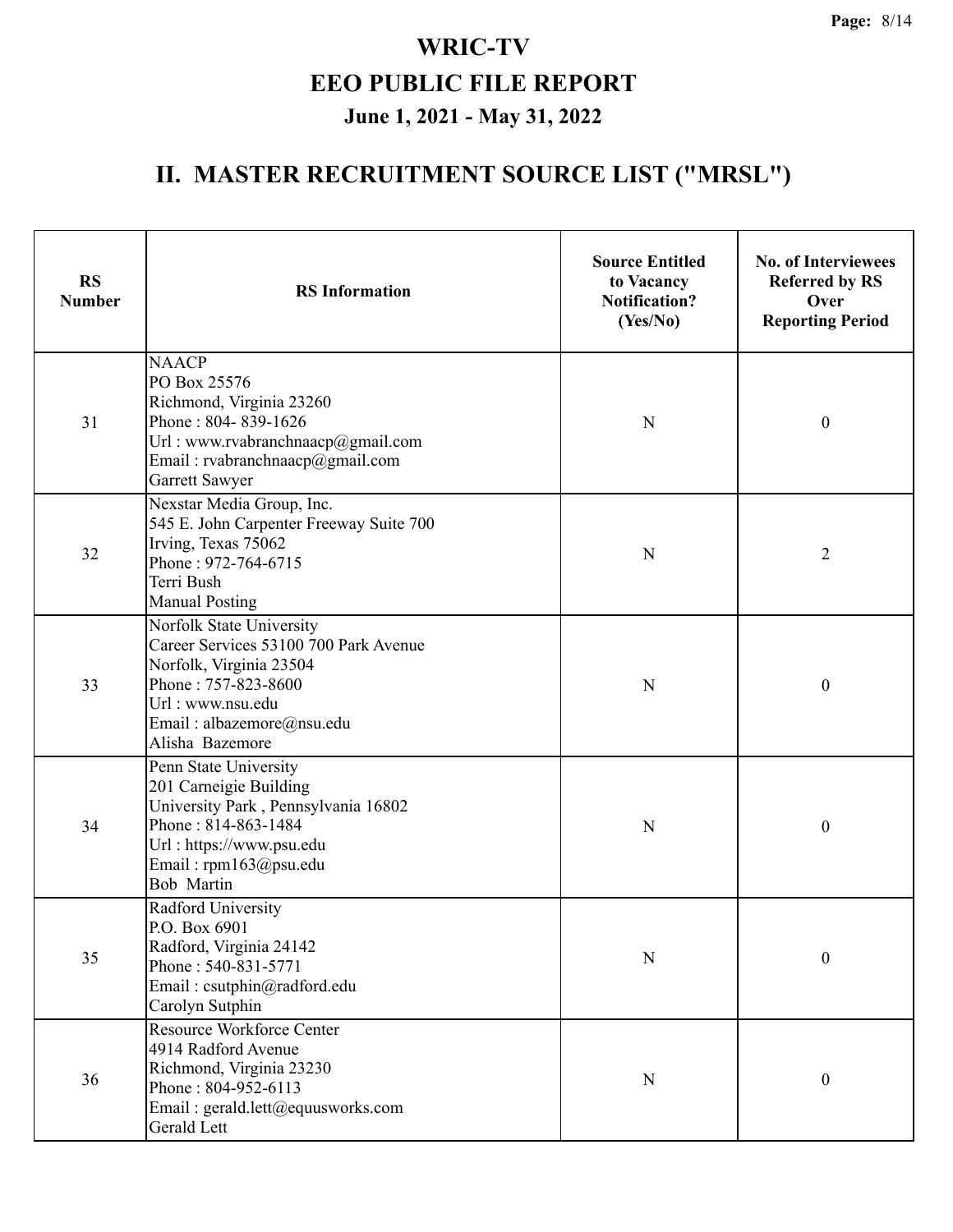| <b>RS</b><br><b>Number</b> | <b>RS</b> Information                                                                                                                                                                         | <b>Source Entitled</b><br>to Vacancy<br><b>Notification?</b><br>(Yes/No) | <b>No. of Interviewees</b><br><b>Referred by RS</b><br>Over<br><b>Reporting Period</b> |  |
|----------------------------|-----------------------------------------------------------------------------------------------------------------------------------------------------------------------------------------------|--------------------------------------------------------------------------|----------------------------------------------------------------------------------------|--|
| 37                         | Southwest VA Community College<br>P.O. Box SVCC<br>Richlands, Virginia 24641<br>Phone: 276-964-7262<br>Email: Jessica.Dotson@sw.edu<br>Jessica Dotson                                         | N                                                                        | $\boldsymbol{0}$                                                                       |  |
| 38                         | Sweet Briar College Career Services<br>2nd Floor Student Commons<br>Sweet Briar, Virginia 24595<br>Phone: 434-381-6580<br>Email: bdonelson@sbc.edu<br><b>Barb Donelson</b>                    | N                                                                        | $\boldsymbol{0}$                                                                       |  |
| 39                         | TV Jobs<br>P.O. Box 4116<br>Oceanside, California 92052<br>Phone: 760-754-8177<br>Url: http://www.tvjobs.com<br>Mark Holloway<br><b>Manual Posting</b>                                        | N                                                                        | $\boldsymbol{0}$                                                                       |  |
| 40                         | TVNewscheck.com<br>238 Creshill Road<br>Wynnewood, Pennsylvania 19096<br>Phone: 336-416-1325<br>Url: www.tvnewscheck.com<br>Paul Greeley<br><b>Manual Posting</b>                             | N                                                                        | $\boldsymbol{0}$                                                                       |  |
| 41                         | University of Maryland<br>2101A Skinner Building 4300 Chapel Lane<br>College Park, Maryland 20742-7635<br>Phone: 301-405-7323<br>Url: www.comm.umd.edu<br>Email: gowin@umd.edu<br>Julie Gowin | $\mathbf N$                                                              | $\boldsymbol{0}$                                                                       |  |
| 42                         | University of Richmond Career Center<br>28 Westhampton Way<br>University of Richmond, Virginia 23173<br>Phone: 804-289-8704<br>Email: skuhn@richmond.edu<br>Sarah Kuhn                        | ${\bf N}$                                                                | $\boldsymbol{0}$                                                                       |  |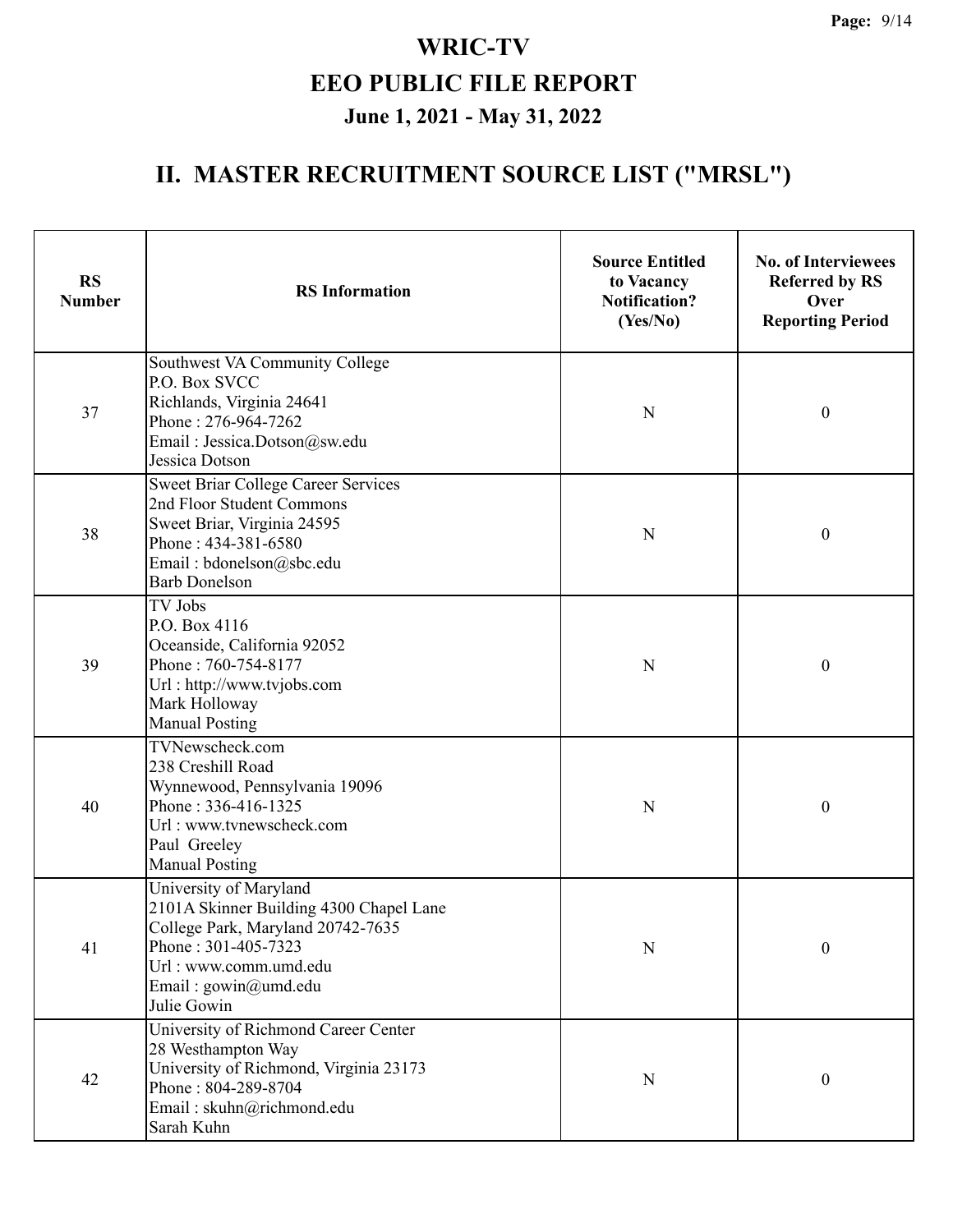| <b>RS</b><br><b>Number</b> | <b>RS</b> Information                                                                                                                                                                                                | <b>Source Entitled</b><br>to Vacancy<br><b>Notification?</b><br>(Yes/No) | <b>No. of Interviewees</b><br><b>Referred by RS</b><br>Over<br><b>Reporting Period</b> |
|----------------------------|----------------------------------------------------------------------------------------------------------------------------------------------------------------------------------------------------------------------|--------------------------------------------------------------------------|----------------------------------------------------------------------------------------|
| 43                         | University of South Carolina<br>School of Journalism and Mass Communication 800<br><b>Sumter Street</b><br>Columbia, South Carolina 29208<br>Phone: 803-777-3347<br><b>Beverly Dominick</b><br><b>Manual Posting</b> | N                                                                        | $\boldsymbol{0}$                                                                       |
| 44                         | <b>VCU School of Mass Communications</b><br>901 W. Main Street P.O. Box 82034<br>Richmond, Virginia<br>Phone: 804-828-2660<br>Email: longnj@vcu.edu<br>Kimberly Hanneman                                             | N                                                                        | $\boldsymbol{0}$                                                                       |
| 45                         | Virginia Association of Broadcasters<br>250 West Main Street Suite 100<br>Charlottesville, Virginia 22902<br>Phone: 434-977-3716<br>Christina Sandridge<br><b>Manual Posting</b>                                     | N                                                                        | $\boldsymbol{0}$                                                                       |
| 46                         | Virginia Commonwealth University<br>901 W. Main Street P.O. Box 8842034<br>Richmond, Virginia<br>Phone: 804-828-0100<br>Email: mcdearmonme@vcu.edu<br>Maggie McDearmon, M.ED.                                        | N                                                                        | $\boldsymbol{0}$                                                                       |
| 47                         | Virginia Employment Commission<br>121 Cedar Fork Road<br>Henrico, Virginia 23223<br>Phone: 804-952-6116<br>Dennis Woodard<br><b>Manual Posting</b>                                                                   | $\mathbf N$                                                              | $\boldsymbol{0}$                                                                       |
| 48                         | Virginia State University Mass Comm<br>P.O. Box 9410<br>Petersburg, Virginia 23806<br>Phone: 804-524-5211<br>Url: https://vsu-csm.symplicity.com<br>Email: jlyons@vsu.edu<br>Joseph Lyons                            | N                                                                        | $\boldsymbol{0}$                                                                       |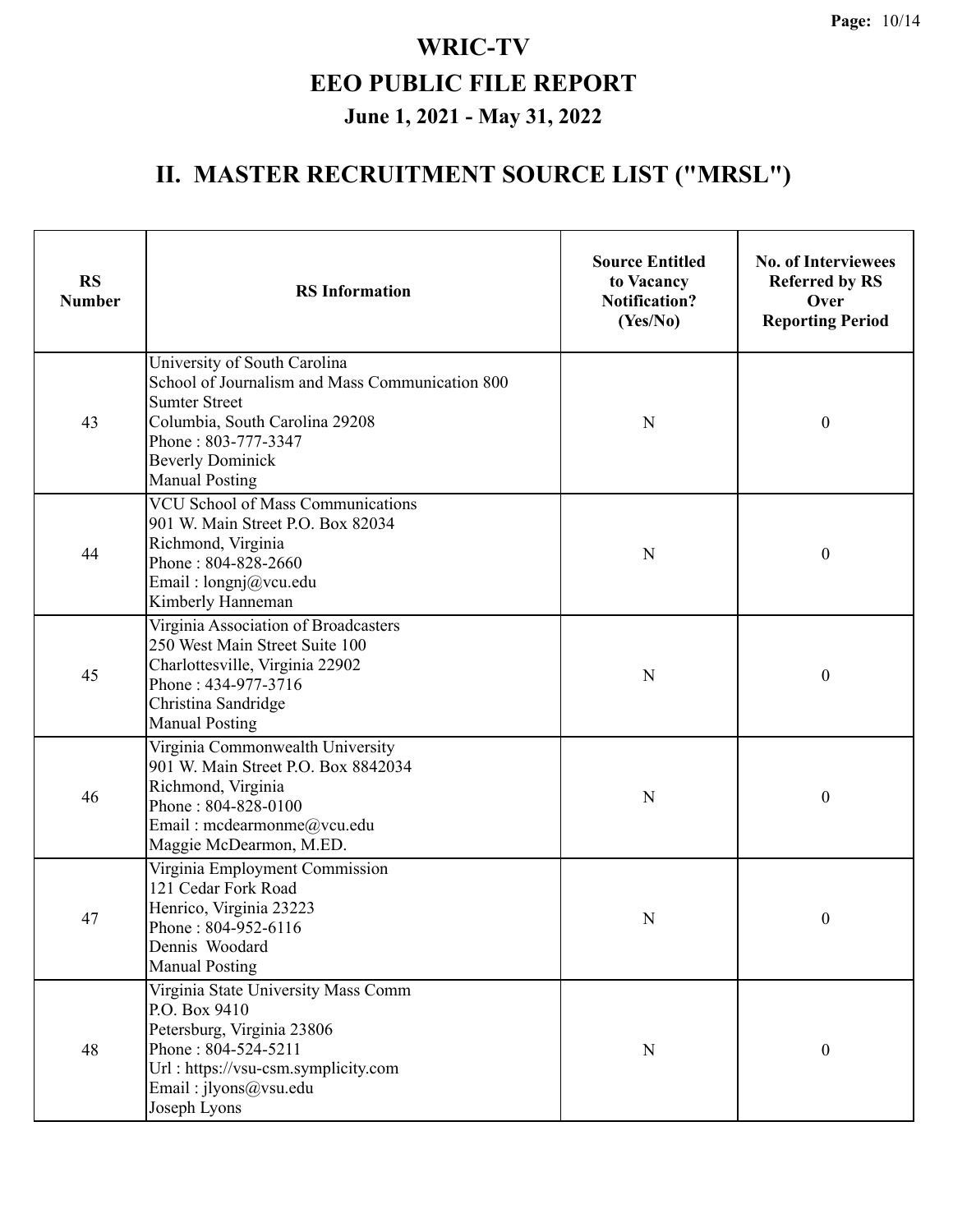| <b>RS</b><br><b>Number</b> | <b>RS</b> Information                                                                                                                                                                                              | <b>Source Entitled</b><br>to Vacancy<br><b>Notification?</b><br>(Yes/No) | <b>No. of Interviewees</b><br><b>Referred by RS</b><br>Over<br><b>Reporting Period</b> |
|----------------------------|--------------------------------------------------------------------------------------------------------------------------------------------------------------------------------------------------------------------|--------------------------------------------------------------------------|----------------------------------------------------------------------------------------|
| 49                         | Virginia Union University<br>1500 N. Lombardy<br>Richmond, Virginia 23220<br>Phone: 804-257-5600<br>Email: careerservices@vuu.edu<br>Takeisha Brown                                                                | N                                                                        | $\theta$                                                                               |
| 50                         | www.mediagignow.com<br>300 South Riverside Plaza Suite 800<br>Chicago, Illinois 60606<br>Phone: $336 - 553 - 0620$<br>Url: http://www.mediagignow.com<br>Email: customerservice@mediagignow.com<br>MediaGigNow.com | N                                                                        | $\theta$                                                                               |
|                            | <b>TOTAL INTERVIEWS OVER REPORTING PERIOD:</b>                                                                                                                                                                     |                                                                          | 182                                                                                    |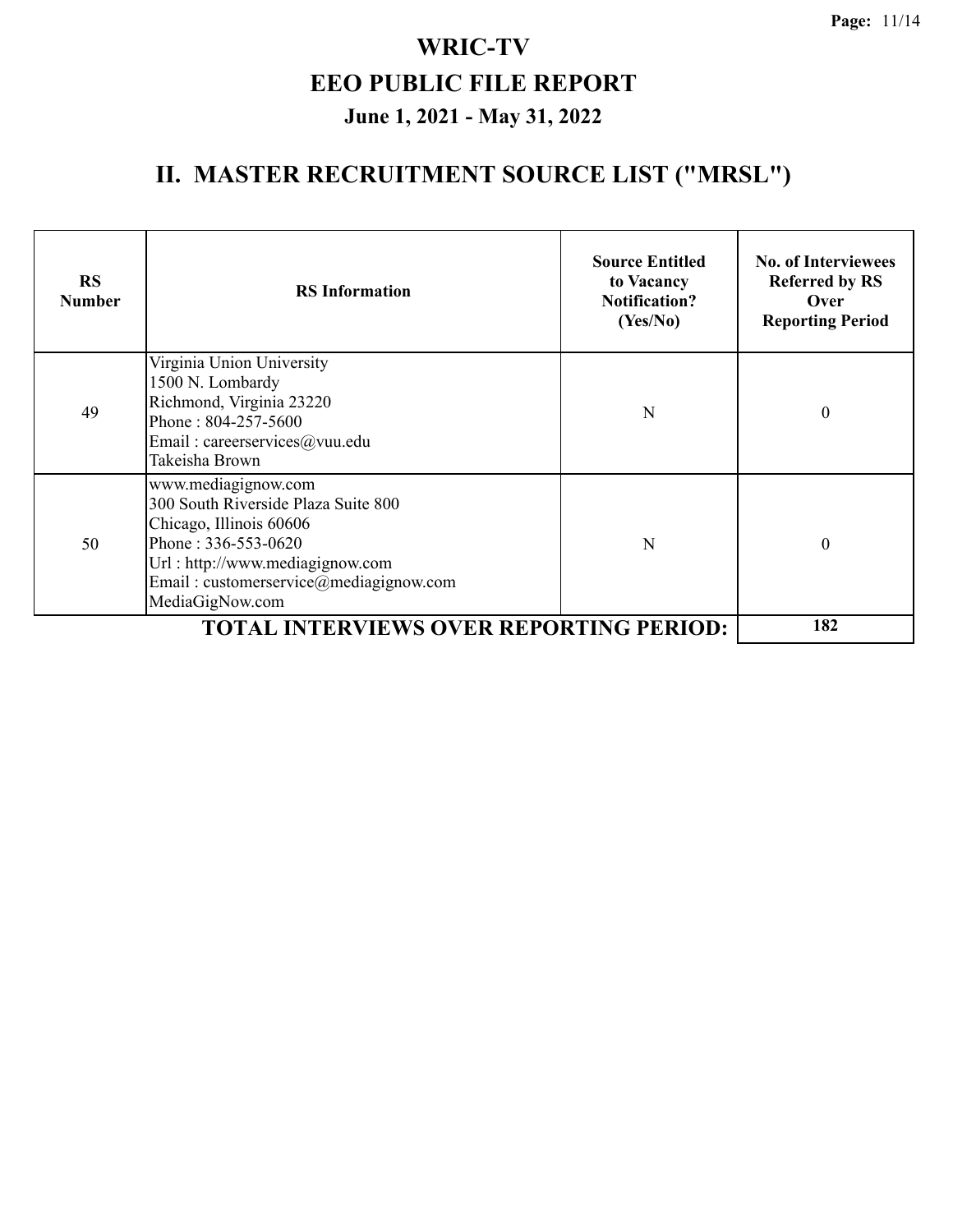#### **III. RECRUITMENT INITIATIVES**

|                | <b>Date</b> | <b>Type of</b><br><b>Recruitment Initiative</b><br>(Menu Selection)                             | <b>Brief Description Of Activity</b>                                                                                                                                                                                                                                                                                                                                                                                                                                                                                                                                                                                                | No. of<br><b>Stations</b><br>Participants | <b>Participant Title</b>                                                                                         |
|----------------|-------------|-------------------------------------------------------------------------------------------------|-------------------------------------------------------------------------------------------------------------------------------------------------------------------------------------------------------------------------------------------------------------------------------------------------------------------------------------------------------------------------------------------------------------------------------------------------------------------------------------------------------------------------------------------------------------------------------------------------------------------------------------|-------------------------------------------|------------------------------------------------------------------------------------------------------------------|
| 1              | 6/6/2021    | Listing of each upper-<br>level category opening<br>in a job bank or<br>newsletter              | The station regularly disseminated job<br>vacancy notices, including upper-level<br>positions to the Virginia Association of<br>Broadcasters, a media/trade organization<br>with broad-based membership,<br>including the participation of women<br>and minorities.                                                                                                                                                                                                                                                                                                                                                                 |                                           | <b>Executive Assistant</b>                                                                                       |
| $\overline{2}$ | 6/7/2021    | Establishment of an<br>community                                                                | The Station has an established internship $ 4 $<br>intern program designed program that allows students to gain<br>to assist members of the practical experience in all areas of our<br>operations, including news, production,<br>sports and weather.<br>The Station hosted (1) Intern from the<br>Virginia Commonwealth University<br>School of the Arts during the Summer<br>Semester 2021;<br>(1) Intern from Virginia State University<br>and (1) Intern from the University of<br>Richmond during the Fall Semester<br>2021.<br>(1) Intern from Flagler College, In St.<br>Augustine, Florida for the Summer<br>Semester 2022 |                                           | <b>News Director</b><br><b>Creative Services</b><br>Director<br><b>Production Manager</b><br>Chief Meteorologist |
| 3              | 9/20/2021   | Participation in events<br>or programs sponsored<br>by educational<br>institutions              | Station personnel participated virtually<br>as a guest speaker before a group of<br>students at USC Marshall School of<br>Business. She spoke with students about<br>career decisions and job requirements.                                                                                                                                                                                                                                                                                                                                                                                                                         |                                           | Sport Anchor                                                                                                     |
| $\overline{4}$ |             | $10/13/2021$ Participation in events<br>or programs sponsored<br>by educational<br>institutions | Station personnel participated virtually<br>as a guest speaker at the Virginia State<br>University and Robinson School of<br>Mass Communications Latino/Latinx<br>Heritage Month, supporting Academic<br>Success in Latino/Latinx Communities.<br>She spoke about career decisions and<br>job requirements                                                                                                                                                                                                                                                                                                                          | 11                                        | Digital Producer                                                                                                 |
| 5              | 10/13/2021  | Participation in events<br>or programs sponsored<br>by educational<br>institutions              | Station personnel participated virtually<br>as a guest speaker before a group of<br>students for Midlothian High School's<br>College and Career Expo. She spoke<br>with students about career decisions and<br>job requirements.                                                                                                                                                                                                                                                                                                                                                                                                    |                                           | Reporter/MultiMedia<br>Journalist                                                                                |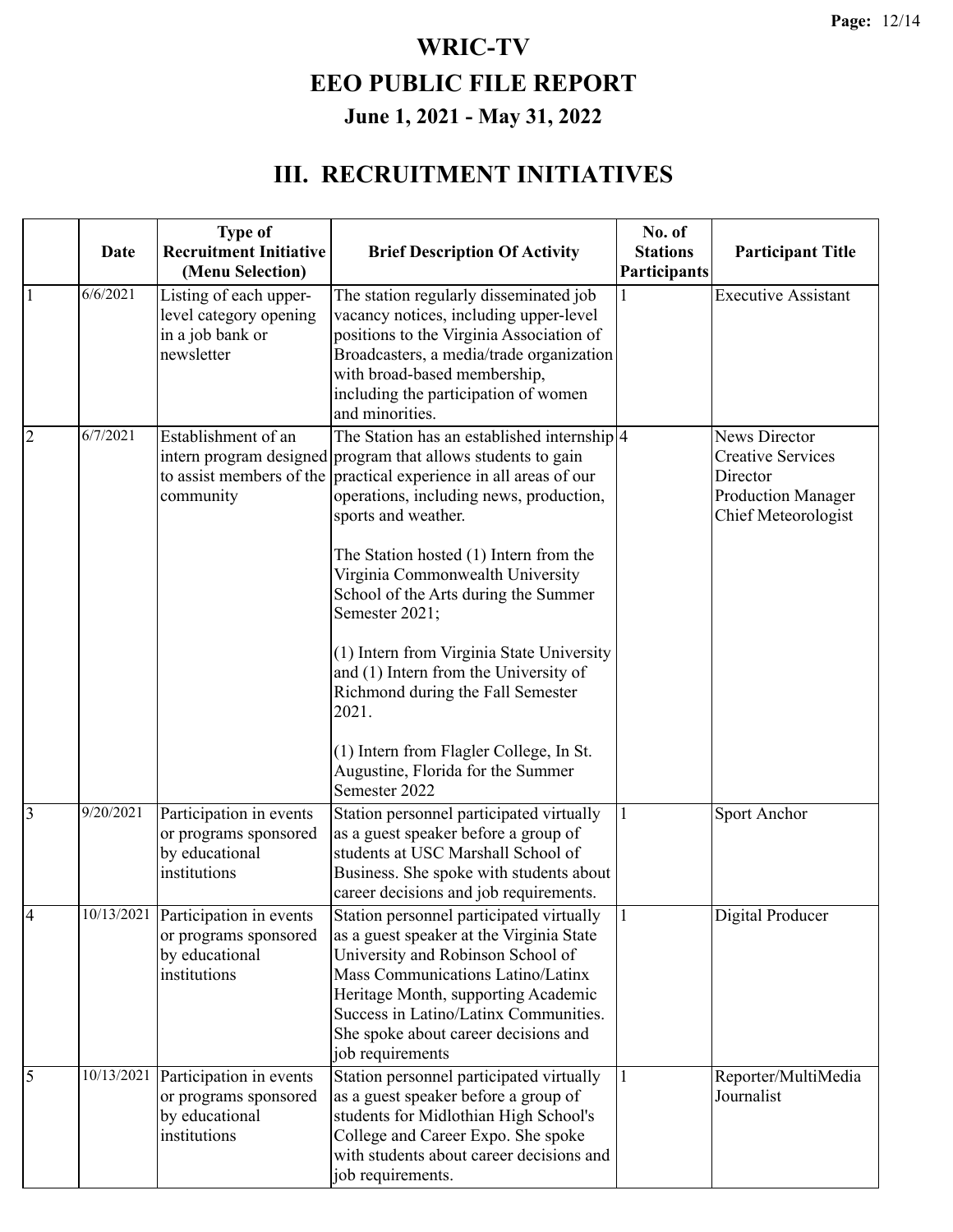#### **III. RECRUITMENT INITIATIVES**

|                | Date       | <b>Type of</b><br><b>Recruitment Initiative</b><br>(Menu Selection)                             | <b>Brief Description Of Activity</b>                                                                                                                                                                                                                                                                 | No. of<br><b>Stations</b><br>Participants | <b>Participant Title</b>                                                   |
|----------------|------------|-------------------------------------------------------------------------------------------------|------------------------------------------------------------------------------------------------------------------------------------------------------------------------------------------------------------------------------------------------------------------------------------------------------|-------------------------------------------|----------------------------------------------------------------------------|
| 6              | 10/13/2021 | Participation in events<br>or programs sponsored<br>by educational<br>institutions              | Station personnel participated virtually<br>as a guest speaker before Matoaca High<br>School's College and Career Expo. He<br>spoke with students about career<br>decisions and job requirements.                                                                                                    |                                           | Digital MultiMedia<br>Journalist                                           |
| $\overline{7}$ | 10/27/2021 | Participation in Job<br>Fairs                                                                   | Station personnel participated virtually<br>at Matoaca High School's Career Fair<br>(Fall 2021). Station personnel spoke<br>with potential job applicants.                                                                                                                                           |                                           | Digital MultiMedia<br>Journalist                                           |
| $\overline{8}$ | 10/28/2021 | Participation in Job<br>Fairs                                                                   | The Station participated at the virtual<br>Central Virginia Community College<br>Career and Job Fair. Station personnel<br>were able to meet with students and<br>discuss vacancies at the Stations and in<br>the broadcasting industry.                                                             | $\overline{2}$                            | <b>Chief Engineer</b><br><b>Executive Assistant</b>                        |
| 9              | 11/1/2021  | Participation in events<br>or programs sponsored<br>by educational<br>institutions              | The Station has an established job<br>shadowing program that allows students<br>to gain hands on experience in all areas<br>of our operation including news, sports,<br>production, and weather.<br>The Station hosted (1) student from<br>Thomas Dale High School during the<br>2021 Fall Semester. | $\overline{3}$                            | Meteorologist<br><b>News Director</b><br><b>Assistant News</b><br>Director |
| 10             | 11/8/2021  | Participation in events<br>sponsored by<br>organizations<br>representing the<br>community       | The Station was interviewed on RVA<br>radio's " On The Mic With Mike" and he<br>spoke about career decisions and job<br>requirements                                                                                                                                                                 |                                           | Morning News Anchor                                                        |
| $\pm 1$        |            | $11/16/2021$ Participation in events<br>or programs sponsored<br>by educational<br>institutions | Station personnel participated virtually<br>as a guest speaker for West Virginia<br>University's writing class. He spoke<br>about job qualifications and careers and<br>opportunities at the station and within<br>the broadcast industry.                                                           |                                           | VP/General Manager                                                         |
| 12             | 1/27/2022  | Participation in events<br>or programs sponsored<br>by educational<br>institutions              | Station personnel participated as a<br>speaker at the Virginia Union University<br><b>NAA Professional Development</b><br>Mentoring Series. She spoke about<br>career decisions and job requirements.                                                                                                |                                           | Digital Content<br>Manager                                                 |